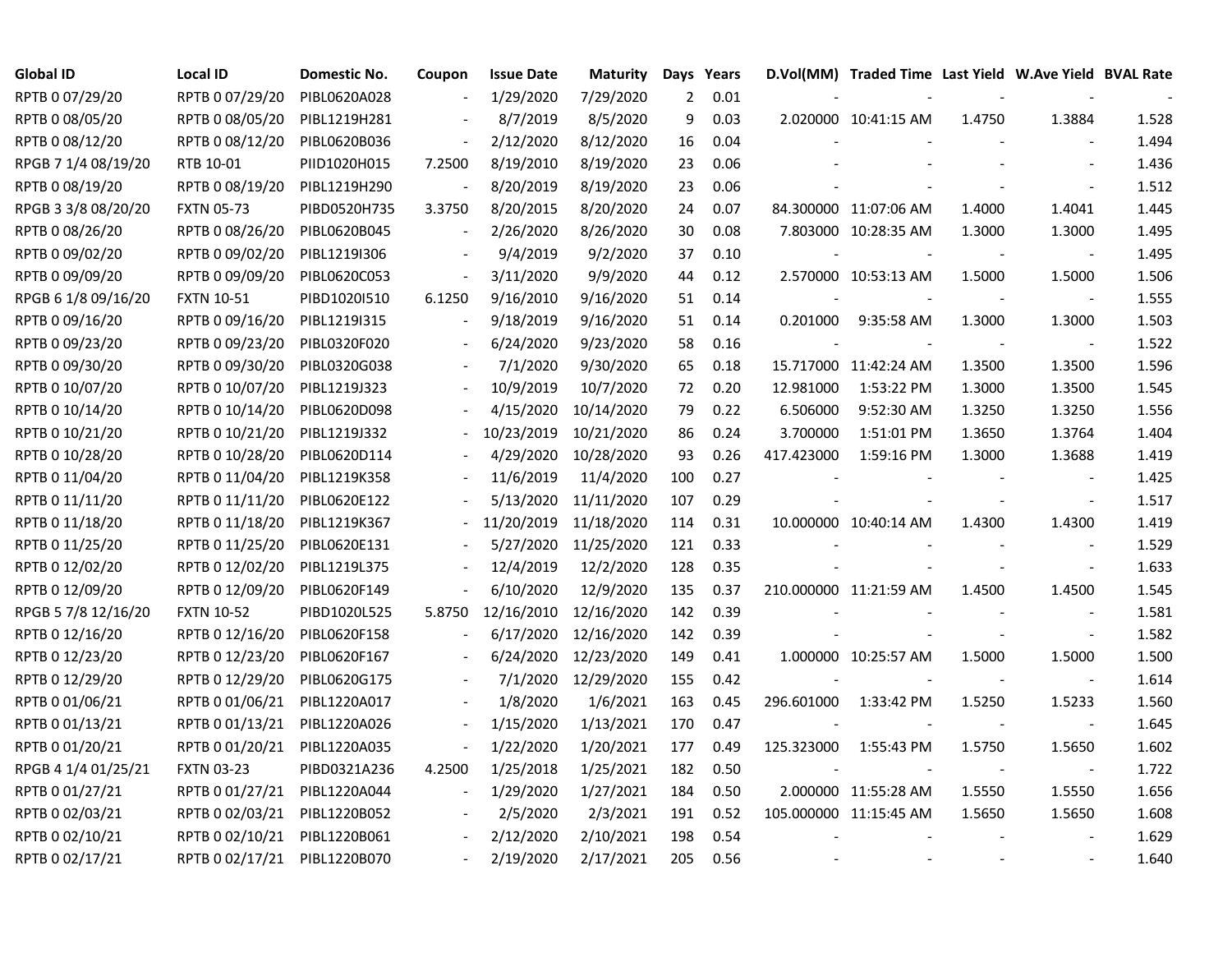| Global ID            | <b>Local ID</b>   | Domestic No. | Coupon                   | <b>Issue Date</b>     | <b>Maturity</b> |     | Days Years |             | D.Vol(MM) Traded Time Last Yield W.Ave Yield BVAL Rate |        |                          |       |
|----------------------|-------------------|--------------|--------------------------|-----------------------|-----------------|-----|------------|-------------|--------------------------------------------------------|--------|--------------------------|-------|
| RPTB 0 02/24/21      | RPTB 0 02/24/21   | PIBL1220B089 |                          | 2/26/2020             | 2/24/2021       | 212 | 0.58       |             |                                                        |        |                          | 1.677 |
| RPGB 7 3/8 03/03/21  | RTB 10-02         | PIID1021C027 | 7.3750                   | 3/3/2011              | 3/3/2021        | 219 | 0.60       | 0.120000    | 1:40:38 PM                                             | 1.7250 | 1.7250                   | 1.531 |
| RPTB 0 03/03/21      | RPTB 0 03/03/21   | PIBL1220C097 |                          | 3/4/2020              | 3/3/2021        | 219 | 0.60       |             |                                                        |        |                          | 1.680 |
| RPTB 0 03/10/21      | RPTB 0 03/10/21   | PIBL1220C104 |                          | 3/11/2020             | 3/10/2021       | 226 | 0.62       |             |                                                        |        |                          | 1.671 |
| RPTB 0 03/17/21      | RPTB 0 03/17/21   | PIBL1220C113 | $\overline{\phantom{a}}$ | 3/18/2020             | 3/17/2021       | 233 | 0.64       |             |                                                        |        |                          | 1.692 |
| RPGB 3 1/2 03/20/21  | <b>FXTN 07-57</b> | PIBD0721C574 | 3.5000                   | 3/20/2014             | 3/20/2021       | 236 | 0.65       | 2019.810000 | 1:04:18 PM                                             | 1.6750 | 1.6999                   | 1.744 |
| RPTB 0 04/07/21      | RPTB 0 04/07/21   | PIBL1220D149 | $\blacksquare$           | 4/8/2020              | 4/7/2021        | 254 | 0.70       |             |                                                        |        | $\sim$                   | 1.724 |
| RPTB 0 04/14/21      | RPTB 0 04/14/21   | PIBL1220D158 |                          | 4/15/2020             | 4/14/2021       | 261 | 0.72       |             |                                                        |        | $\sim$                   | 1.685 |
| RPTB 0 04/21/21      | RPTB 0 04/21/21   | PIBL1220D167 | $\blacksquare$           | 4/22/2020             | 4/21/2021       | 268 | 0.73       | 494.752000  | 1:47:00 PM                                             | 1.6900 | 1.6762                   | 1.690 |
| RPGB 6 1/2 04/28/21  | <b>FXTN 10-53</b> | PIBD1021D531 | 6.5000                   | 4/28/2011             | 4/28/2021       | 275 | 0.75       |             |                                                        |        |                          | 1.698 |
| RPTB 0 04/28/21      | RPTB 0 04/28/21   | PIBL1220D176 | $\blacksquare$           | 4/29/2020             | 4/28/2021       | 275 | 0.75       |             | 300.000000 11:16:37 AM                                 | 1.7350 | 1.7350                   | 1.758 |
| RPTB 0 05/05/21      | RPTB 0 05/05/21   | PIBL1220E184 |                          | 5/6/2020              | 5/5/2021        | 282 | 0.77       | 25.170000   | 1:50:57 PM                                             | 1.5500 | 1.6584                   | 1.766 |
| RPTB 0 05/12/21      | RPTB 0 05/12/21   | PIBL1220E193 |                          | 5/13/2020             | 5/12/2021       | 289 | 0.79       |             |                                                        |        | $\overline{\phantom{a}}$ | 1.784 |
| RPTB 0 05/19/21      | RPTB 0 05/19/21   | PIBL1220E200 |                          | 5/20/2020             | 5/19/2021       | 296 | 0.81       | 2.210000    | 1:07:47 PM                                             | 1.6750 | 1.6750                   | 1.770 |
| RPTB 0 05/26/21      | RPTB 0 05/26/21   | PIBL1220E219 |                          | 5/27/2020             | 5/26/2021       | 303 | 0.83       |             | 47.000000 11:37:55 AM                                  | 1.7000 | 1.7000                   | 1.802 |
| RPTB 0 06/02/21      | RPTB 0 06/02/21   | PIBL1220F227 |                          | 6/3/2020              | 6/2/2021        | 310 | 0.85       |             |                                                        |        |                          | 1.785 |
| RPTB 0 06/09/21      | RPTB 0 06/09/21   | PIBL1220F236 | $\overline{\phantom{a}}$ | 6/10/2020             | 6/9/2021        | 317 | 0.87       |             | 950.000000 10:24:07 AM                                 | 1.7250 | 1.7250                   | 1.755 |
| RPGB 4 7/8 06/13/21  | RTB 03-09         | PIID0321F092 | 4.8750                   | 6/13/2018             | 6/13/2021       | 321 | 0.88       | 559.120000  | 1:36:04 PM                                             | 1.8750 | 1.8750                   | 1.907 |
| RPTB 0 06/16/21      | RPTB 0 06/16/21   | PIBL1220F245 | $\overline{\phantom{a}}$ | 6/17/2020             | 6/16/2021       | 324 | 0.89       | 377.900000  | 9:23:34 AM                                             | 1.7250 | 1.7302                   | 1.764 |
| RPTB 0 06/23/21      | RPTB 0 06/23/21   | PIBL1220F254 | $\blacksquare$           | 6/24/2020             | 6/23/2021       | 331 | 0.91       |             |                                                        |        | $\sim$                   | 1.806 |
| RPTB 0 06/30/21      | RPTB 0 06/30/21   | PIBL1220G262 |                          | 7/1/2020              | 6/30/2021       | 338 | 0.93       |             | 0.340000 11:36:15 AM                                   | 1.7250 | 1.7250                   | 1.958 |
| RPTB 0 07/07/21      | RPTB 0 07/07/21   | PIBL1220G271 |                          | 7/8/2020              | 7/7/2021        | 345 | 0.95       | 132.450000  | 9:21:44 AM                                             | 1.7700 | 1.7700                   | 1.785 |
| RPTB 0 07/14/21      | RPTB 0 07/14/21   | PIBL1220G280 |                          | 7/15/2020             | 7/14/2021       | 352 | 0.96       | 324.926000  | 1:02:02 PM                                             | 1.7650 | 1.7691                   | 1.779 |
| RPTB 0 07/21/21      | RPTB 0 07/21/21   | PIBL1220G299 | $\overline{\phantom{a}}$ | 7/22/2020             | 7/21/2021       | 359 | 0.98       | 88.302000   | 1:51:53 PM                                             | 1.7700 | 1.7684                   | 1.773 |
| RPGB 5 3/4 10/20/21  | RTB 10-03         | PIID1021J039 | 5.7500                   | 10/20/2011            | 10/20/2021      | 450 | 1.23       |             |                                                        |        | $\sim$                   | 1.912 |
| RPGB 5 3/4 11/24/21  | <b>FXTN 10-55</b> | PIBD1021K551 | 5.7500                   | 11/24/2011 11/24/2021 |                 | 485 | 1.33       |             | 40.000000 10:38:20 AM                                  | 2.2000 | 2.2000                   | 1.922 |
| RPGB 63/8 01/19/22   | <b>FXTN 10-54</b> | PIBD1022G545 | 6.3750                   | 7/19/2011             | 1/19/2022       | 541 | 1.48       |             | 1.270000 10:07:34 AM                                   | 2.0000 | 2.0000                   | 1.961 |
| RPGB 4 01/26/22      | <b>FXTN 05-74</b> | PIBD0522A747 | 4.0000                   | 1/26/2017             | 1/26/2022       | 548 | 1.50       |             | 63.000000 10:39:52 AM                                  | 1.9900 | 1.9810                   | 2.069 |
| RPGB 15 03/14/22     | <b>FXTN 20-02</b> | PIBD2022C021 | 15.0000                  | 3/14/2002             | 3/14/2022       | 595 | 1.63       |             |                                                        |        |                          | 1.983 |
| RPGB 4 3/4 07/04/22  | <b>FXTN 03-24</b> | PIBD0322G247 | 4.7500                   | 7/4/2019              | 7/4/2022        | 707 | 1.94       |             | 300.400000 11:36:58 AM                                 | 2.0000 | 2.0000                   | 2.059 |
| RPGB 4 7/8 08/02/22  | <b>FXTN 10-56</b> | PIBD1022H562 | 4.8750                   | 8/2/2012              | 8/2/2022        | 736 | 2.02       |             |                                                        |        |                          | 2.138 |
| RPGB 4 3/4 09/13/22  | <b>FXTN 10-57</b> | PIBD1022I570 | 4.7500                   | 9/13/2012             | 9/13/2022       | 778 | 2.13       |             |                                                        |        | $\blacksquare$           | 2.078 |
| RPGB 12 3/4 10/17/22 | <b>FXTN 20-03</b> | PIBD2022J033 | 12.7500                  | 10/17/2002            | 10/17/2022      | 812 | 2.22       |             |                                                        |        | $\overline{\phantom{a}}$ | 2.093 |
| RPGB 4 5/8 12/04/22  | RTB 05-11         | PIID0522L114 | 4.6250                   | 12/4/2017             | 12/4/2022       | 860 | 2.36       | 383.040000  | 1:35:56 PM                                             | 2.0375 | 2.0137                   | 2.064 |
| RPGB 4 12/06/22      | <b>FXTN 10-58</b> | PIBD1022L585 | 4.0000                   | 12/6/2012             | 12/6/2022       | 862 | 2.36       | 1.950000    | 1:29:55 PM                                             | 2.1000 | 2.1000                   | 2.159 |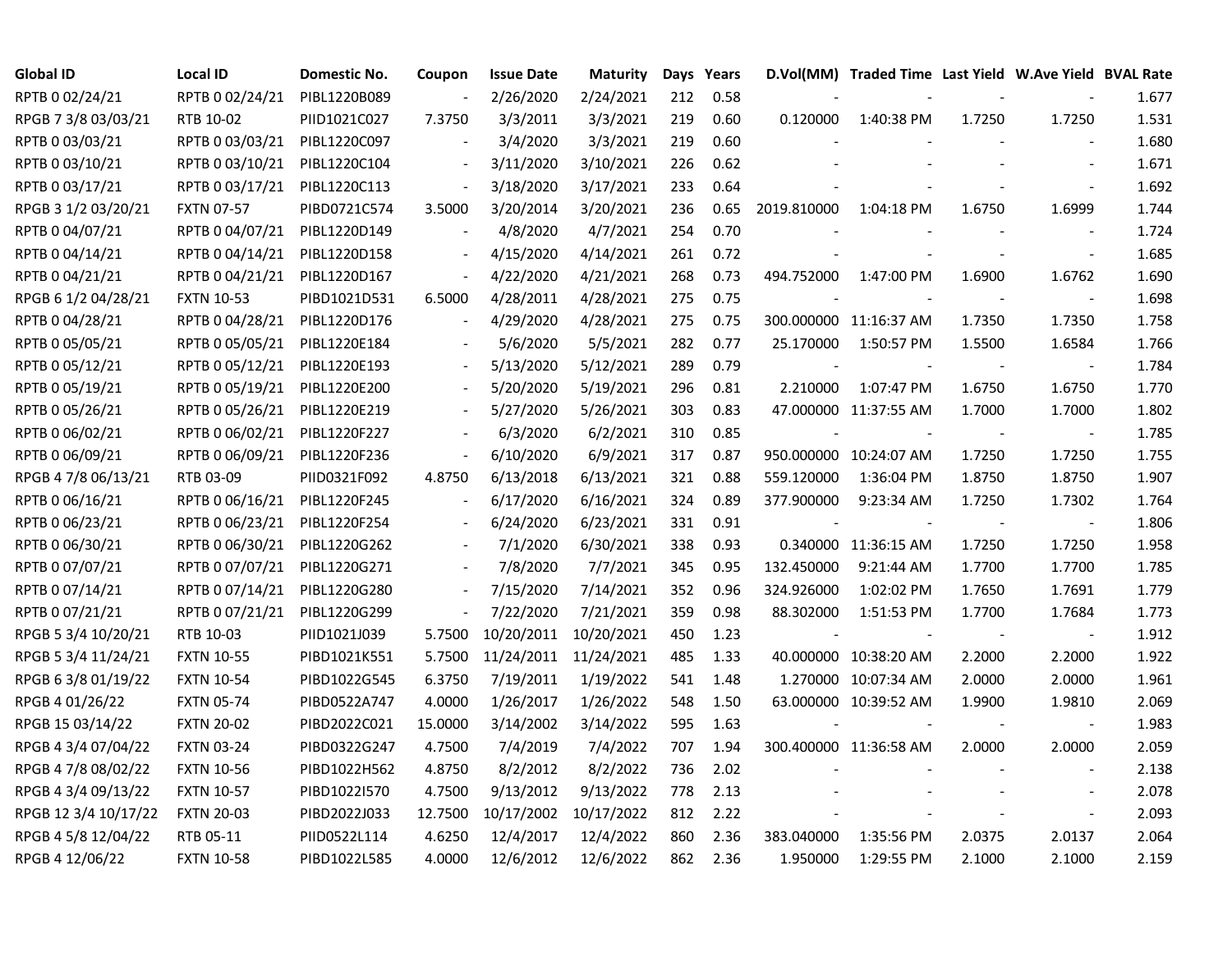| <b>Global ID</b>     | <b>Local ID</b>   | Domestic No. | Coupon  | <b>Issue Date</b> | <b>Maturity</b>       |     | Days Years |             | D.Vol(MM) Traded Time Last Yield W.Ave Yield BVAL Rate |        |                          |       |
|----------------------|-------------------|--------------|---------|-------------------|-----------------------|-----|------------|-------------|--------------------------------------------------------|--------|--------------------------|-------|
| RPGB 4 3/8 02/11/23  | RTB 03-10         | PIID0323B101 | 4.3750  | 2/11/2020         | 2/11/2023             | 929 | 2.54       | 1279.100000 | 1:39:18 PM                                             | 2.0300 | 2.0232                   | 2.065 |
| RPGB 13 02/20/23     | <b>FXTN 20-04</b> | PIBD2023B048 | 13.0000 | 2/20/2003         | 2/20/2023             | 938 | 2.57       |             |                                                        |        | $\overline{\phantom{a}}$ | 2.147 |
| RPGB 5 1/2 03/08/23  | <b>FXTN 05-75</b> | PIBD0523C752 | 5.5000  | 3/8/2018          | 3/8/2023              | 954 | 2.61       |             | 337.710000 11:16:32 AM                                 | 2.0750 | 2.0750                   | 2.110 |
| RPGB 3 1/2 04/21/23  | <b>FXTN 07-58</b> | PIBD0723D588 | 3.5000  | 4/21/2016         | 4/21/2023             | 998 | 2.73       | 49.900000   | 1:55:17 PM                                             | 2.1000 | 2.0414                   | 2.074 |
| RPGB 11 7/8 05/29/23 | <b>FXTN 20-05</b> | PIBD2023E054 | 11.8750 | 5/29/2003         | 5/29/2023 1,036       |     | 2.84       |             |                                                        |        | $\overline{\phantom{a}}$ | 2.189 |
| RPGB 3 1/4 08/15/23  | RTB 10-04         | PIID1023H046 | 3.2500  | 8/15/2013         | 8/15/2023 1,114       |     | 3.05       |             | 13.009000 10:49:58 AM                                  | 2.4250 | 2.4069                   | 2.361 |
| RPGB 11 3/8 10/23/23 | <b>FXTN 20-06</b> | PIBD2023J068 | 11.3750 | 10/23/2003        | 10/23/2023 1,183      |     | 3.24       |             |                                                        |        | $\blacksquare$           | 2.248 |
| RPGB 6 1/4 03/12/24  | RTB 05-12         | PIID0524C129 | 6.2500  | 3/12/2019         | 3/12/2024 1,324       |     | 3.63       | 731.200000  | 1:24:40 PM                                             | 2.1600 | 2.1465                   | 2.175 |
| RPGB 4 1/2 04/20/24  | <b>FXTN 07-59</b> | PIBD0724D595 | 4.5000  | 4/20/2017         | 4/20/2024 1,363       |     | 3.73       |             |                                                        |        | $\blacksquare$           | 2.327 |
| RPGB 12 3/8 06/03/24 | <b>FXTN 20-07</b> | PIBD2024F075 | 12.3750 | 6/3/2004          | 6/3/2024 1,407        |     | 3.85       |             |                                                        |        | $\blacksquare$           | 2.331 |
| RPGB 12 7/8 08/05/24 | <b>FXTN 20-08</b> | PIBD2024H086 | 12.8750 | 8/5/2004          | 8/5/2024 1,470        |     | 4.03       |             |                                                        |        | $\blacksquare$           | 2.354 |
| RPGB 4 1/8 08/20/24  | <b>FXTN 10-59</b> | PIBD1024H595 | 4.1250  | 8/20/2014         | 8/20/2024 1,485       |     | 4.07       | 1.000000    | 9:48:40 AM                                             | 2.5000 | 2.5000                   | 2.450 |
| RPGB 4 1/4 10/17/24  | <b>FXTN 05-76</b> | PIBD0524J762 | 4.2500  | 10/17/2019        | 10/17/2024 1,543      |     | 4.23       | 38.150000   | 9:41:30 AM                                             | 2.2200 | 2.2200                   | 2.281 |
| RPGB 13 3/4 11/11/24 | <b>FXTN 20-09</b> | PIBD2024K091 | 13.7500 | 11/11/2004        | 11/11/2024 1,568      |     | 4.29       |             |                                                        |        | $\blacksquare$           | 2.392 |
| RPGB 5 3/4 04/12/25  | <b>FXTN 07-61</b> | PIBD0725D618 | 5.7500  | 4/12/2018         | 4/12/2025 1,720       |     | 4.71       | 32.400000   | 1:50:29 PM                                             | 2.2125 | 2.2090                   | 2.389 |
| RPGB 12 1/8 04/14/25 | <b>FXTN 20-10</b> | PIBD2025D103 | 12.1250 | 4/14/2005         | 4/14/2025 1,722       |     | 4.72       |             |                                                        |        | $\overline{\phantom{a}}$ | 2.450 |
| RPGB 3 5/8 09/09/25  | <b>FXTN 10-60</b> | PIBD1025I608 | 3.6250  | 9/9/2015          | 9/9/2025 1,870        |     | 5.12       | 6.200000    | 1:24:04 PM                                             | 2.3550 | 2.3550                   | 2.368 |
| RPGB 12 1/8 10/20/25 | <b>FXTN 20-11</b> | PIBD2025J116 | 12.1250 | 10/20/2005        | 10/20/2025 1,911      |     | 5.23       |             |                                                        |        | $\overline{\phantom{a}}$ | 2.521 |
| RPGB 18 1/4 11/29/25 | <b>FXTN 25-01</b> | PIBD2525K015 | 18.2500 | 11/29/2000        | 11/29/2025 1,951      |     | 5.34       |             |                                                        |        | $\overline{\phantom{a}}$ | 2.535 |
| RPGB 10 1/4 01/19/26 | <b>FXTN 20-12</b> | PIBD2026A122 | 10.2500 | 1/19/2006         | 1/19/2026 2,002       |     | 5.48       |             |                                                        |        | $\overline{\phantom{a}}$ | 2.554 |
| RPGB 6 1/4 02/14/26  | <b>FXTN 07-62</b> | PIBD0726B627 | 6.2500  | 2/14/2019         | 2/14/2026 2,028       |     | 5.55       |             | 80.600000 10:18:20 AM                                  | 2.4500 | 2.4488                   | 2.419 |
| RPGB 3 1/2 09/20/26  | RTB 10-05         | PIID1026I057 | 3.5000  | 9/20/2016         | 9/20/2026 2,246       |     | 6.15       |             | 0.550000 11:56:48 AM                                   | 2.7000 | 2.7000                   | 2.794 |
| RPGB 6 1/4 10/20/26  | RTB 15-01         | PIID1526J019 | 6.2500  | 10/20/2011        | 10/20/2026 2,276      |     | 6.23       |             | 1.640000 10:07:58 AM                                   | 2.8000 | 2.8000                   | 2.699 |
| RPGB 8 12/07/26      | <b>FXTN 20-13</b> | PIBD2026L139 | 8.0000  | 12/7/2006         | 12/7/2026 2,324       |     | 6.36       |             |                                                        |        | $\overline{\phantom{a}}$ | 2.767 |
| RPGB 5 3/8 03/01/27  | RTB 15-02         | PIID1527C023 | 5.3750  | 3/1/2012          | 3/1/2027 2,408        |     | 6.59       |             | 185.000000 11:21:10 AM                                 | 2.6487 | 2.6487                   | 2.668 |
| RPGB 4 3/4 05/04/27  | <b>FXTN 10-61</b> | PIBD1027E617 | 4.7500  | 5/4/2017          | 5/4/2027 2,472        |     | 6.77       | 1.500000    | 1:30:32 PM                                             | 2.7250 | 2.7250                   | 2.892 |
| RPGB 8 5/8 09/06/27  | <b>FXTN 20-14</b> | PIBD2027I140 | 8.6250  | 9/6/2007          | 9/6/2027 2,597        |     | 7.11       |             |                                                        |        | $\blacksquare$           | 2.727 |
| RPGB 6 1/4 03/22/28  | <b>FXTN 10-63</b> | PIBD1028C635 | 6.2500  | 3/22/2018         | 3/22/2028 2,795       |     | 7.65       |             | 125.700000 10:49:59 AM                                 | 2.7750 | 2.7751                   | 2.791 |
| RPGB 9 1/2 12/04/28  | <b>FXTN 20-15</b> | PIBD2028L151 | 9.5000  | 12/4/2008         | 12/4/2028 3,052       |     | 8.36       |             |                                                        |        |                          | 2.845 |
| RPGB 67/8 01/10/29   | <b>FXTN 10-64</b> | PIBD1029A644 | 6.8750  | 1/10/2019         | 1/10/2029 3,089       |     | 8.46       |             | 21.500000 10:38:07 AM                                  | 2.6000 | 2.6353                   | 2.711 |
| RPGB 8 3/4 05/27/30  | <b>FXTN 20-16</b> | PIBD2030E166 | 8.7500  | 5/27/2010         | 5/27/2030 3,591       |     | 9.83       |             |                                                        |        | $\blacksquare$           | 2.842 |
| RPGB 2 7/8 07/09/30  | <b>FXTN 10-65</b> | PIBD1030G655 | 2.8750  | 7/9/2020          | 7/9/2030 3,634        |     | 9.95       |             | 201.510000 10:08:53 AM                                 | 2.6300 | 2.6300                   | 2.648 |
| RPGB 12 1/2 07/28/30 | <b>FXTN 25-02</b> | PIBD2530G029 | 12.5000 | 7/28/2005         | 7/28/2030 3,653 10.00 |     |            |             |                                                        |        | $\overline{\phantom{a}}$ | 2.797 |
| RPGB 11 1/4 01/26/31 | <b>FXTN 25-03</b> | PIBD2531A032 | 11.2500 | 1/26/2006         | 1/26/2031 3,835 10.50 |     |            |             |                                                        |        | $\overline{\phantom{a}}$ | 2.802 |
| RPGB 8 07/19/31      | <b>FXTN 20-17</b> | PIBD2031G171 | 8.0000  | 7/19/2011         | 7/19/2031 4,009 10.98 |     |            | 228.000000  | 1:36:22 PM                                             | 2.8150 | 2.8252                   | 2.829 |